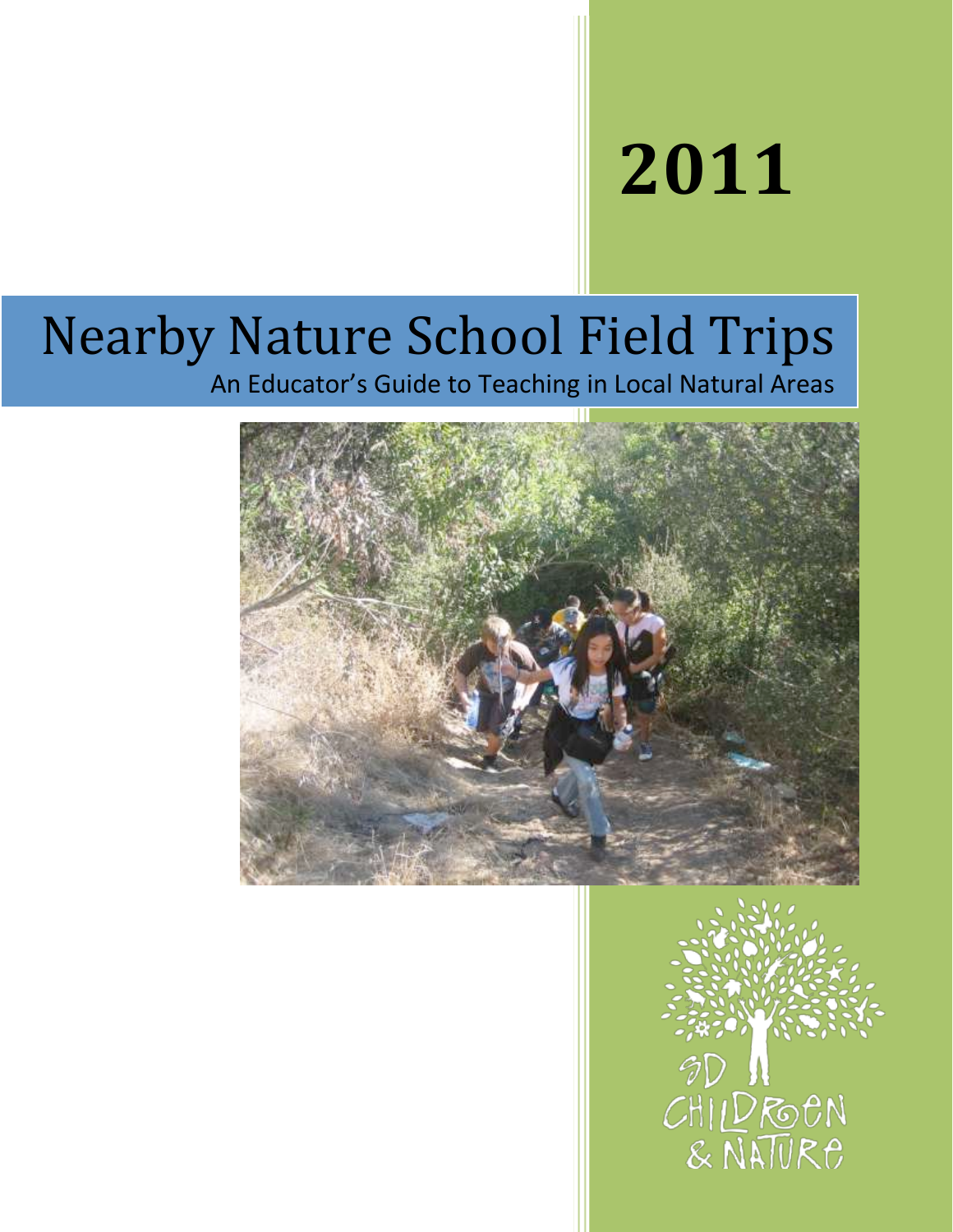

*Inspiring communities to nurture, empower, and engage youth in cultivating their relationship with nature.*

## **Project Coordination**

Crystal De Soto Local Point of View Tours

**Contributing Partners**

Deborah Knight Friends of Rose Canyon

Leslie Reynolds Groundwork San Diego

Connie Glenn and Lana Findlay I Love a Clean San Diego

Anne Fege San Diego Children and Nature Collaborative

> Camille Armstrong San Diego Audubon Society

Doretta Winkelman San Diego Natural History Museum

Tara Fuad San Elijo Lagoon Conservancy

## **Editors**

## Pam Long

Brian Moehl, San Diego Audubon Society

*This guidebook was made possible by contributions from the Sempra Energy Foundation.*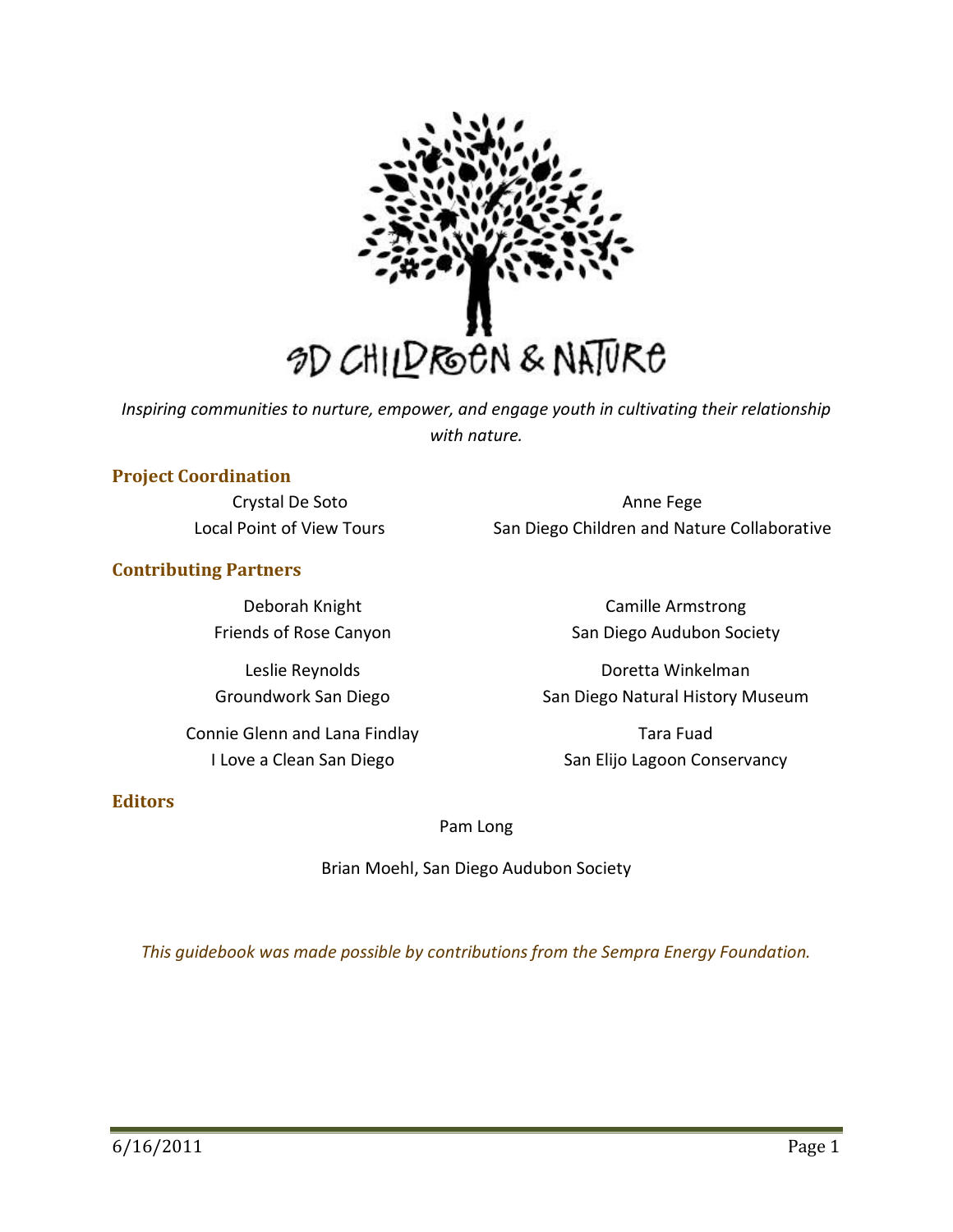## **About the Guide**

This guidebook is designed to help you use local natural areas, referred to as Nearby Nature, to meet your curricular goals. Included in this guidebook are field trip procedures, sample lessons, and a list of potential nearby natural areas to enhance your ability to connect children to nearby nature.

San Diego Children and Nature (SDCaN) partnered with four nature providers to deliver standards‐based classroom field trips into nearby natural areas. Twenty classrooms, 646 students, were guided into their nearby natural areas for standards‐based lessons. Through this project, key practices for utilizing local natural areas to meet curricular goals were consolidated into this guide.

Do you have comments or suggestions regarding this guidebook? We'd love to hear about what works well and what you would change. Send comments to the San Diego Children and Nature Collaborative at sdcanature@sandiegoaudubon.org.

## **How is education in nature relevant to my classroom requirements?**

Nature education improves academic performance. When the environment is used as an integrating context for learning the school curriculum, students have shown better performance on standardized measures of academic achievement in reading, writing, math, social studies, and science. Additionally, teachers have seen reduced discipline and classroom management problems and increased engagement and enthusiasm for learning. Nature experiences help children develop a sense of place in their community and increase awareness of San Diego County habitats. Nature education programs can also increase environmentally responsible behavior, including students' perceived knowledge of issues and action, environmental sensitivity, and intention to act.

## **Benefits of Using Nearby Nature**

- **9** Free, no transportation costs.
- **N** Available when you are.
- **9** Real-world context for learning, It is easier to visit nature than to try to recreate it in the classroom.
- **N** Ability for repeat visits to address multiple curricular areas: nature writing, ecological field investigations over time, mapping, community service, wildlife sketches, etc.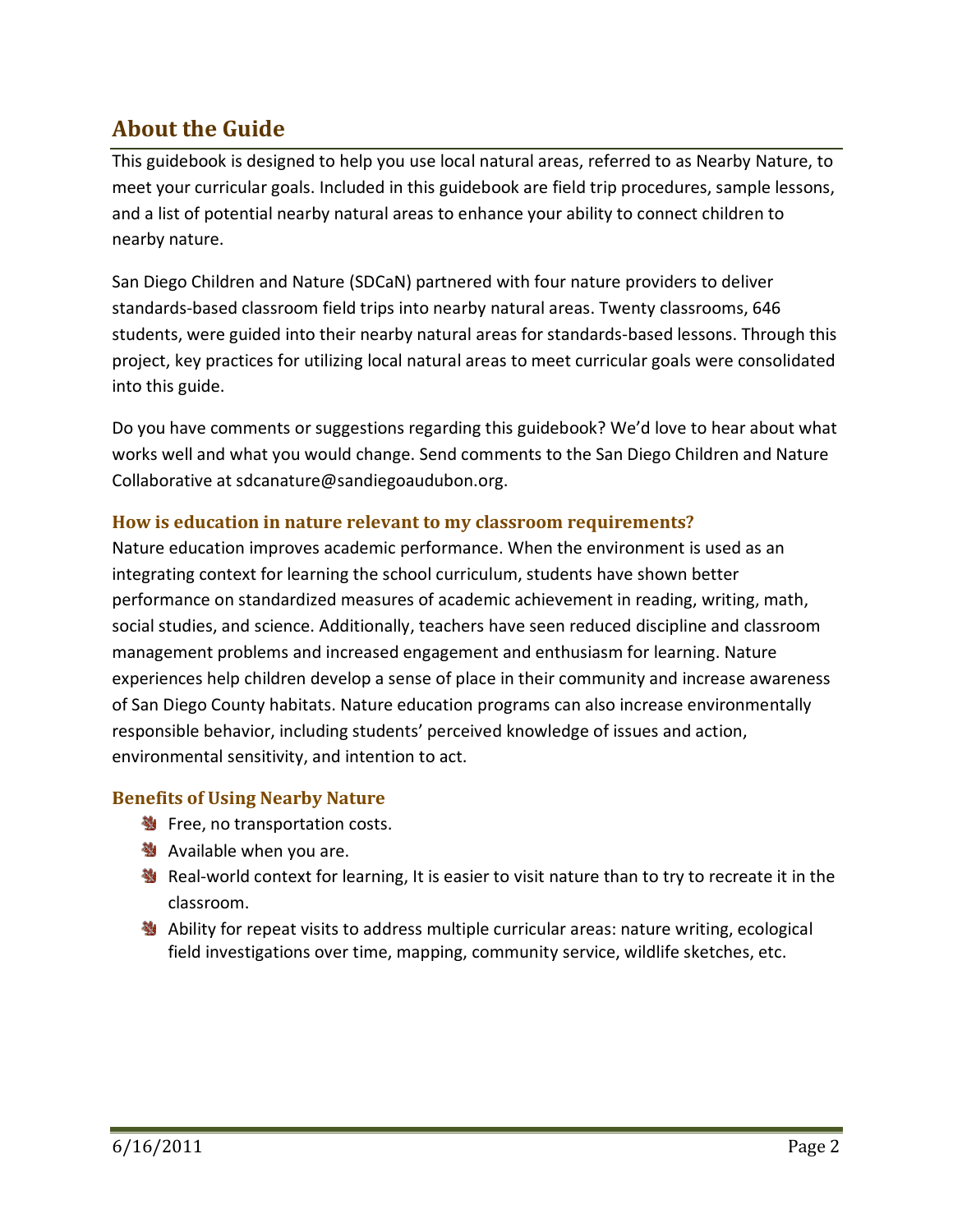## **Organization of a Nearby Nature Field Trip**

This guide is organized by the following steps to consider when planning your nearby nature field trip.

## **Before the Nearby Nature Field Trip**

- **Notate a Nearby Nature Site (p. 4)**
- **N** Conduct a site assessment (p. 5)
- **图 Logistical considerations (p. 6)**
- **N** Plan student activities (p. 7)
	- **Planning tips**  $(p. 7)$
	- Field trip activities  $(p. 8)$
	- **Alignment with California Content Standards (p. 9)**
	- **Pre-nature field trip activities (p. 10)**
	- **Post-nature field trip activities (p. 11)**
- **塾** Conduct pre-nature field trip activities

## **Nearby Nature Field Trip Day**

- **Materials checklist (p. 12)**
- **垫** Chaperone meeting (p. 12)
- **3** Trip orientation (p. 12)
- **No** Site orientation (p. 13)
- **图 Teaching on the trail (p. 14)**
- **N** Conduct field trip activities

## **After the Nearby Nature Field Trip**

- **垫** Conduct post-nature field trip activities (p. 15)
- $\frac{36}{2}$  Evaluate the success of the trip (p. 15)

## **Additional Resources**

- **Nature areas and naturalist guides (p. 16)**
- **W** Field trip curriculum and activities (p. 16)
- **N** Local habitat-related resources (p. 16)
- **塾** References (p. 16)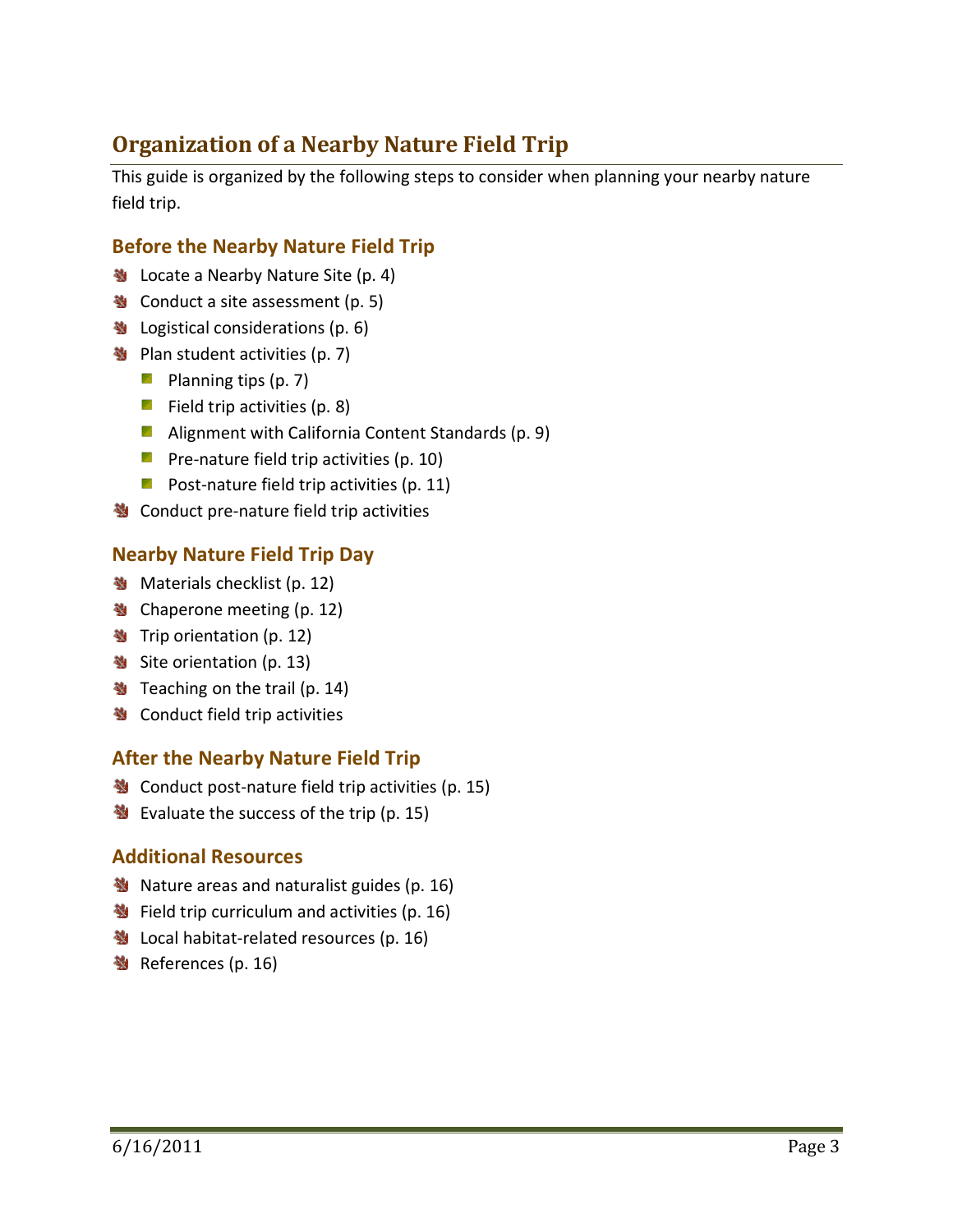## **Locate a Nearby Nature Site**

San Diego offers a wealth of open space through local canyons and parks. Did you know that 45 percent of San Diego County is covered by green space (San Diego Foundation and the City Project, 2011)? There is a good chance that your school has a natural area within a 15 minute walk.

- 1. **Map It.** One of the quickest ways to locate the natural area closest to your school is to use an online map, such as Google in satellite view, to locate open (undeveloped) space. Some of the parks and open‐space areas will be labeled on the map. If the open‐space area is not identified, scan the map for potential entry points (trail heads) near your school. Trails and fire roads can easily be seen in satellite view.
- 2. **Scout It.** Become familiar with the nearby natural area you will visit prior to taking students.
	- **If the site is labeled on the map, contact the managing agency directly to learn more.** Arrange for a visit and ask if there is someone available to meet you at the site.
	- **If the site is not identified on the map, visit the potential entry points that you found on** the map. Walk the trail to identify the best entry point for your students. Typically, natural areas will have signs at the larger access points identifying who manages them so you can further research the area.
	- **N** If there is no nature site within walking distance. Some parks offer access funds for transportation at little or no cost for school groups. Consult the resource section for more information. An alternative is to consider starting a native plant garden at your school. The San Diego Master Gardeners offer support to bring nature to your campus.
- 3. **Investigate.** Below are some things to consider while visiting your site. The *Site Assessment Worksheet* (p. 6) will help organize the information.
	- **S** Distance and time for students to walk to the site.
	- **N** Determine the safest walking route.
	- Identify if there are restrooms, water fountains, or informational materials available.
	- Consider the accessibility and quality of the trail for the size and age of your group.
	- **Note places along the trail for the group to gather, rest, conduct activities.**
	- **N** Inquire about the availability of a naturalist to guide your group. If naturalists are not available, prepare to lead the nature visit yourself or consider inviting a naturalist from the *Naturalist Listing* (p. 16).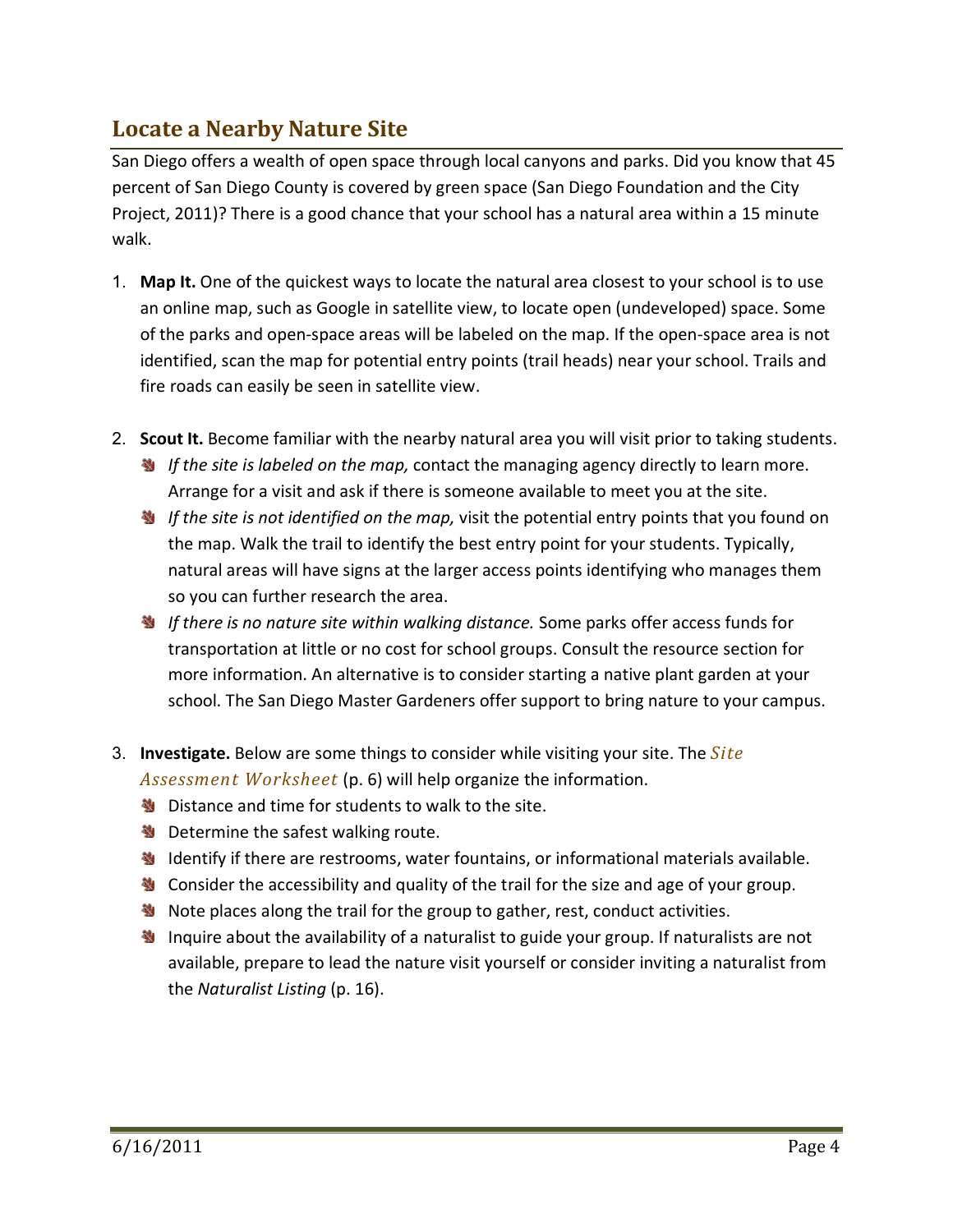| <b>Site Assessment Worksheet</b>                                                                                                                          |                                                                |  |  |  |  |
|-----------------------------------------------------------------------------------------------------------------------------------------------------------|----------------------------------------------------------------|--|--|--|--|
| Sample Site Assessment Courtesy San Diego Audubon Society                                                                                                 |                                                                |  |  |  |  |
| <b>Name of School</b>                                                                                                                                     | <b>Cubberly Elementary</b>                                     |  |  |  |  |
| <b>Name of Open Space</b>                                                                                                                                 | <b>Ruffin Canyon</b>                                           |  |  |  |  |
| Ownership                                                                                                                                                 | City of San Diego Park and Recreation Dept Open Space Division |  |  |  |  |
| <b>Distance from school</b>                                                                                                                               |                                                                |  |  |  |  |
| (miles, min.)                                                                                                                                             | 0.3 miles (4 blocks on city streets), 10 minutes               |  |  |  |  |
| <b>Trail Head</b>                                                                                                                                         | Ruffin Rd. and Gramercy - parking east of Taft Middle School   |  |  |  |  |
| <b>Accessibility</b>                                                                                                                                      | Excellent - trail sign and info kiosk at Native Plant Garden   |  |  |  |  |
| <b>Trail Conditions</b>                                                                                                                                   | Well maintained by Friends of Ruffin Canyon - loop trail       |  |  |  |  |
| <b>Habitat</b>                                                                                                                                            | Coastal Sage Scrub & Chaparral                                 |  |  |  |  |
| <b>Safety &amp; Concerns</b>                                                                                                                              | cactus, rattlesnakes                                           |  |  |  |  |
| <b>Services</b>                                                                                                                                           | None                                                           |  |  |  |  |
| <b>Name of School</b><br><b>Name of Open Space</b><br><b>Open Space Ownership</b><br><b>Distance from school</b><br>(miles, minutes)<br><b>Trail Head</b> | <b>SITE ASSESSMENT</b> (Fill in information)                   |  |  |  |  |
| <b>Accessibility</b>                                                                                                                                      |                                                                |  |  |  |  |
| <b>Trail Conditions</b>                                                                                                                                   |                                                                |  |  |  |  |
| <b>Habitat</b>                                                                                                                                            |                                                                |  |  |  |  |
| <b>Safety &amp; Concerns</b>                                                                                                                              |                                                                |  |  |  |  |
| <b>Services</b>                                                                                                                                           |                                                                |  |  |  |  |
|                                                                                                                                                           |                                                                |  |  |  |  |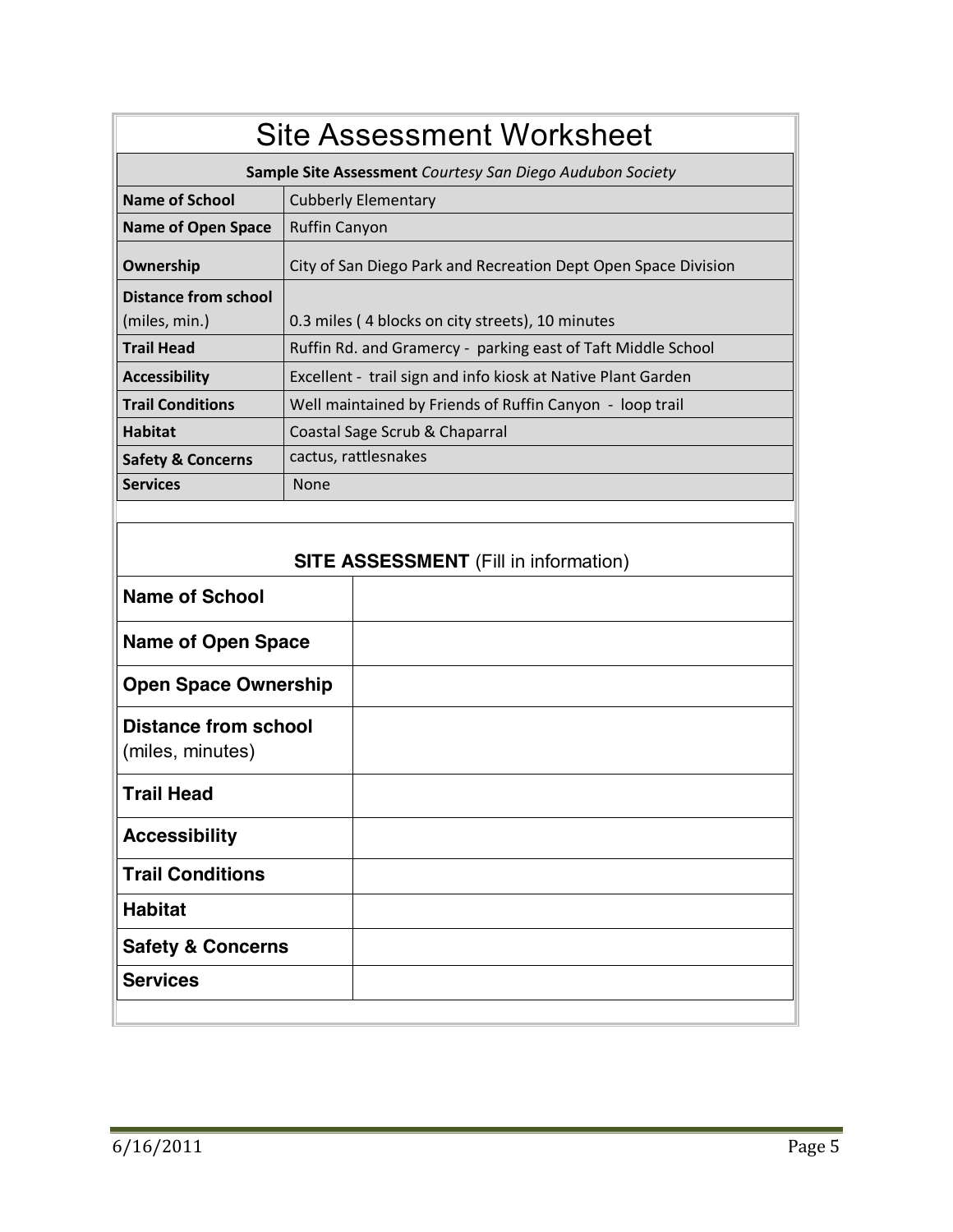## **Logistical Considerations**

In order to plan and prepare a field trip that will result in successful learning, it is essential to gather information to meet administrative requirements and inform participants. There are a variety of logistics to consider when planning a nature field trip.

## **School field trip policies and procedures**

- *Paperwork.* Many districts have a standard field trip permission form. Check with your administrator regarding the appropriate paperwork needed for a nearby nature field trip.
- **M** *Emergency procedures.* Refer to your school's established procedures for field trips that address accidents, injuries, and major emergencies such as fire drills, earthquakes and lockdowns. When conducting your site visit, consider how these procedures will apply.
- *Rain and adverse weather days.* If it is actively raining or extremely hot on your scheduled field trip day, refer to your administration's policy about whether or not to continue with the trip. Visiting natural areas in these conditions can make for an amazing experience, provided activities are modified for student safety.

## **Parental Support**

**N** Send a letter home to parents well in advance that includes the following information:

- Date, length, location, and academic goals of the field trip.
- Permission forms.
- Clothing recommendations such as comfortable closed-toe walking shoes, hat, long pants, and layered clothing for unexpected changes in temperature.
- Any precautions for students with special needs.

**Arrange for chaperones. The American Camp Association recommends the following ratios** for outdoor activities:

| Ages (yrs) | <b>Adult: Child</b> |  |
|------------|---------------------|--|
| $4 - 5$    | 1:6                 |  |
| $6 - 8$    | 1:8                 |  |
| $9 - 14$   | 1:10                |  |
| $15 - 18$  | 1:12                |  |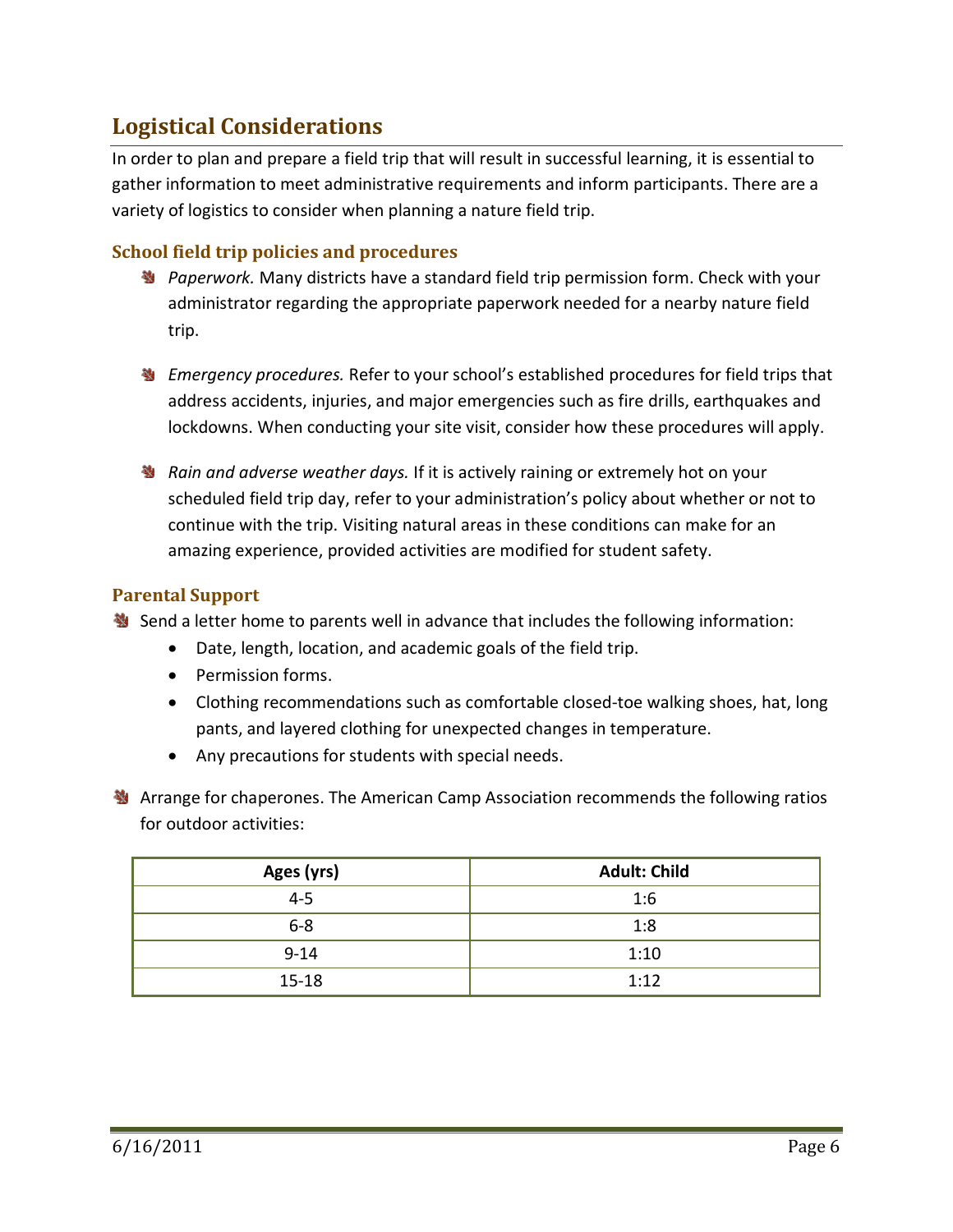## **Gather a list of materials needed for the field trip**

**W** Create a nature educator backpack to manage supplies:

- First aid kit.
- Cellular phone or radio.
- List of emergency contact information for all of the participating students and chaperones. Make note of any relevant medical concerns such as bee allergies.
- Spray bottles to spray water into children's mouths when they are thirsty and on their faces if they are hot. If you divide into groups, have an adult in each group carry a spray bottle.
- Any additional props identified in your activities such as hand lenses or journals.
- Light snacks if you will be outside for a long time.
- **W** Condense group materials such as journals, water, and snacks into one or two packs that chaperones or volunteer students can carry.
- View Figure 2 (pg. 17) for a sample field trip day schedule.

## **Planning Student Activities**

Nearby nature can be a place for quiet contemplation, active play, intense observation, questioning, independent work, group projects, hard work, and relaxation. Before taking students outside, it is important to decide which type of experience you want to provide on a given day. In order to provide the maximum benefit for students, nature visits should reinforce the classroom curriculum.

## **Planning Tips**

- **垫** Keep activities hands-on and exploratory.
- **N** Keep plans simple the first few times you teach outdoors. Don't worry if you do not finish all that you have planned. Both you and your students need time to adjust to this new classroom environment.
- Decide on a way of getting students' attention outdoors. Have a clear signal for getting everyone's attention and gathering together. Practice it!
- **N** Develop a list of fun strategies for moving your students from place to place.
- **9** For Grade 3 and under, save written activities for afterwards in the classroom. If you want written notes, have a parent volunteer take them.
- **N** Consider whether or not to do written activities with older students such as documenting observations by drawing or writing. It may depend on the length of time you have outdoors and the frequency of your nature visits. If these are very limited, don't shortchange their exploration time by requiring a lot of sitting.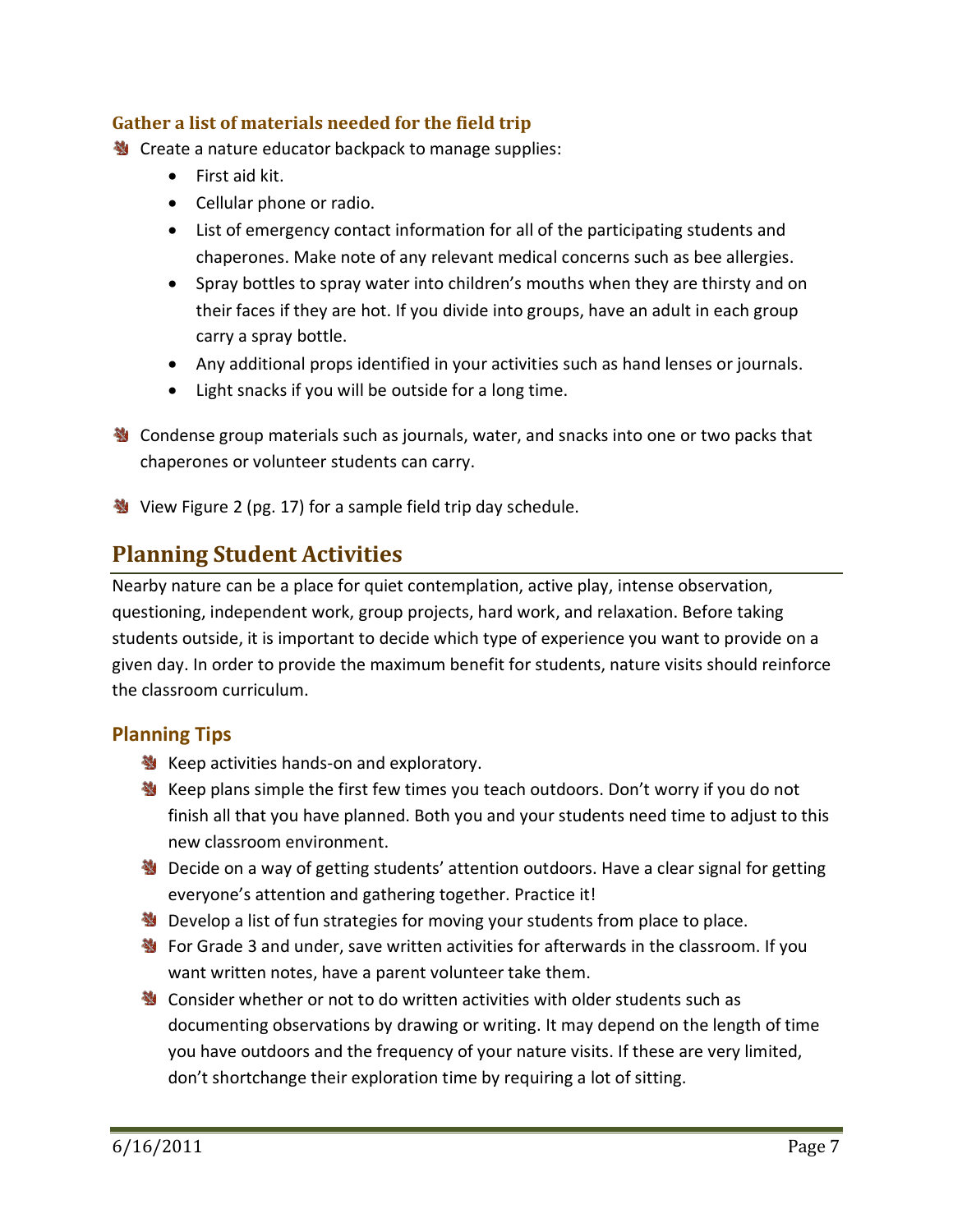- **U** Engage the senses. Have students close their eyes and draw what they hear around them; touch plants and trees; safely taste some of the fruits or seeds, but always under expert supervision.
- **N** Have a pocketful of leading questions in mind that will help students focus on the specific learning objectives of your trip. For a plant adaptation focus, questions could be: *Why are cactus stems so thick? Why does pickleweed turn red at the tip?* If you are focusing on how wildlife behaves in their habitat, you could ask: *How can so many different species of birds live together in the wetlands? Do insects live in the ground, and what do they do down there?*
- **W** Use tools such as hand lenses, binoculars, viewing boxes for a new perspective.

## **Field Trip Activities**

- **N** Identify an introductory activity to excite your students and introduce them to the outdoors. Reinforce the outdoor activity with pre and post classroom lessons.
- **9** Design lessons that flow, so that activities transition your students from idea to idea and from indoor to outdoor behavioral expectations.
- **N** Take a few quiet breaks along the trail. Encourage children to use all of their senses. The breaks can be as short as one or two minutes as they sit or stand without talking, to see how many different things they can see and hear. Ask questions such as: *Why is hearing so important for animals? Which animals have the most acute sense of hearing, seeing, smell, taste, and touch? Why is it important to them?*
- **も** Use a closing activity to review what students have learned and to prepare them for returning indoors.
- **N** Engage all students during all activities. Students that are actively engaged in a lesson are less likely to have behavior issues. Give each child a role or task for each activity. For example, if your students are observing pollinators, have them work in small groups and have students in each group take on the following roles: observer, writer, artist, and identifier (uses field guides).
- **N** Materials: Do you want to bring any materials to the field such as sketch pads, magnifying lenses, video or digital cameras, or bags to pick up trash? While none of these items are required, they can enhance the learning the experience if used properly. Pictures and videos can serve as excellent resources for follow‐up classroom activities.
- **N** Point out relationships in nature. Use questions such as: *In what way do plants and insects help each other? How do insects help people? Can you name some pollinators? How do plants use signals to attract pollinators?*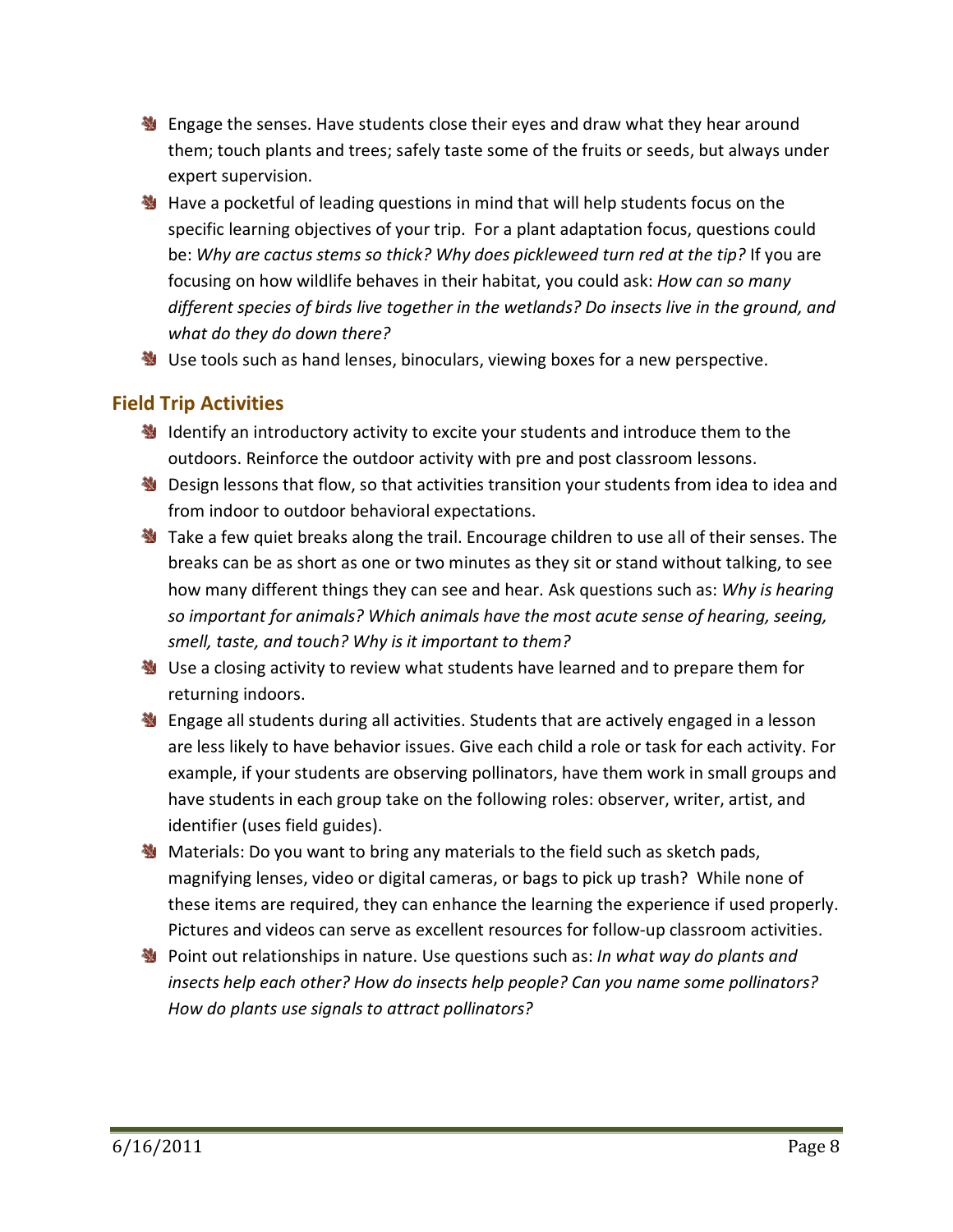## **Alignment with California Content Standards**

Below is a list of California Content Standards that align well with nearby nature visits. This list is not meant to be exhaustive, rather it serves as a starting point for teachers. Other content areas you may want to consider include English language arts, visual and performing arts, and history‐social science.

| <b>Grade/ Content</b><br><b>Standards</b> | <b>Life Science</b>        | <b>Investigation &amp;</b><br><b>Experimentation</b> | <b>Earth</b><br><b>Science</b> | <b>Physical</b><br><b>Education</b>   |
|-------------------------------------------|----------------------------|------------------------------------------------------|--------------------------------|---------------------------------------|
| Kindergarten                              | 2.a,c                      | 4.a,c,d,e                                            | 3.a                            | 1.1, 1.7, 1.10, 3.1,<br>3.6           |
| 1st                                       | 2.a,b,c,d                  |                                                      |                                | 2.1, 2.2, 3.1                         |
| 2nd                                       | 2.b.f                      | 4.b.c                                                | 3.a,b,c                        | 3.1, 5.2                              |
| 3rd                                       | 3.a,b,c,d                  |                                                      |                                | 3.7, 5.3                              |
| 4th                                       | 2.a, b, c,<br>3.a,b        |                                                      | 4.a, 5.a,c                     | 3.7                                   |
| 5th                                       |                            | 6.a                                                  | 3                              | 3.7                                   |
| 6th                                       | 5.a, 5.b, 5.e              | 7.f                                                  | 2.a, 2.b, 2.d                  | 3.4, 5.1                              |
| 7th                                       | 3.e, 4.c, 5.f              | 7.a, 7.d,                                            | 4.c                            | 1.6, 3.5, 5.4                         |
| 8th                                       |                            | 9                                                    |                                | 3.4, 5.7                              |
| 9th - 12th                                | 6.a, 6.b,<br>6.d, 6.e, 8.b | 1.h, 1.i                                             | 9.a, 9.c                       | C1: 2.2, 2.6, 3.3,<br>3.9<br>C4A: 1.4 |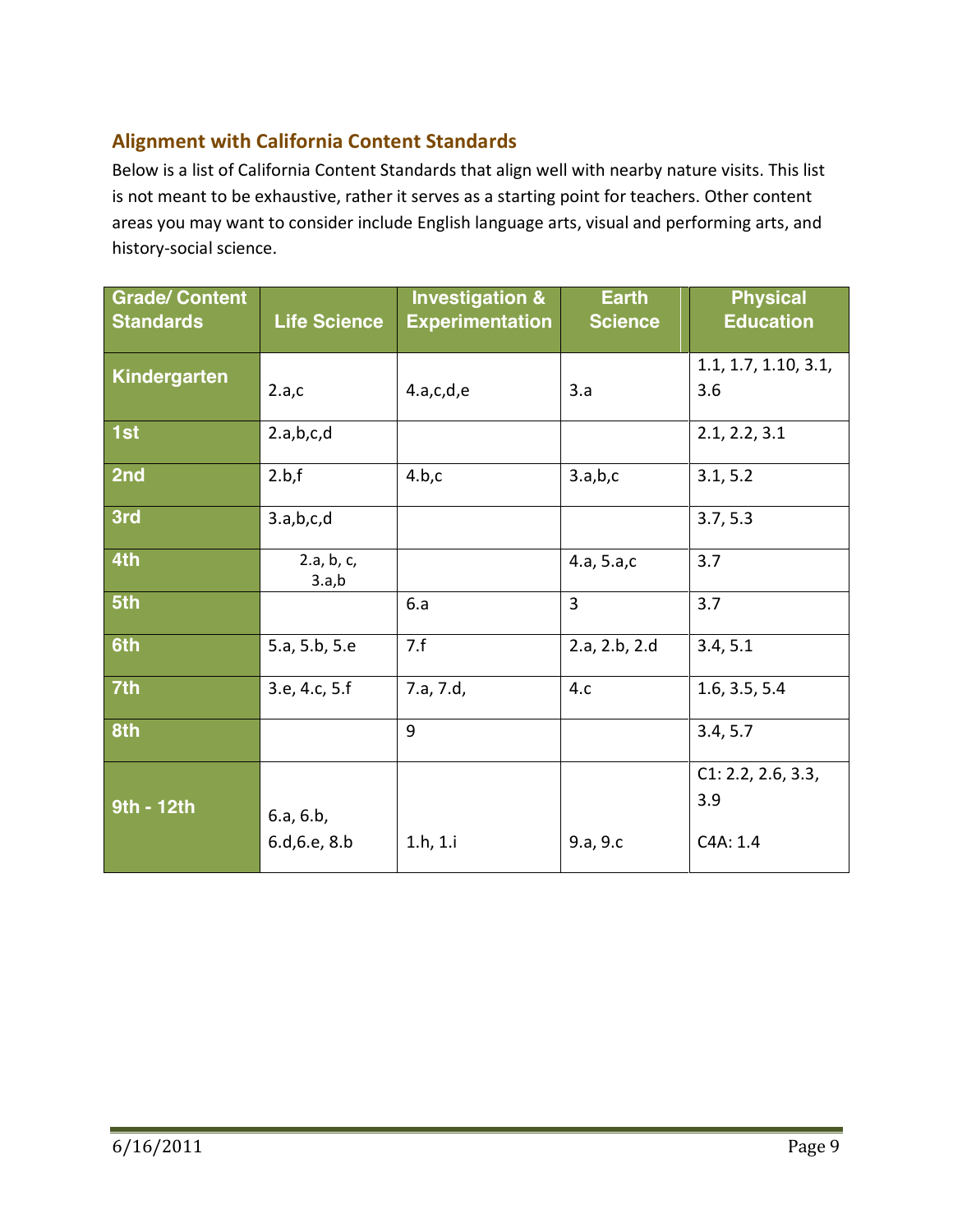## **Pre‐Nature Field Trip Activities**

Preparing students in advance about what they can expect to see and learn may increase their focus during the subsequent trip without taking away the enjoyment and excitement of the nature experience (Melber, 2008). Issues to discuss with them may include field trip logistics as well as information about the natural area (adapted from EECC, 2005).

## **Logistical Information**

When students are familiar with the purpose of the field trip and what they are expected to get out of it, they enjoy and benefit more from their experiences.

- **N** Go over the objectives of the field trip including your expectations from the class.
- **Notable Set rules for positive outdoor behavior prior to your first outdoor venture with students.** Students need to understand that "outside" is a classroom too. Involve the students in the rule–setting, just as you may already do when setting indoor rules (NWF, 2010).
- Review the route and length of time it will take to get to the nature site. Show a map of the natural area and trace the route you will follow (Google Earth is a great visual aid). Point out significant landmarks and note distances and times.
- **N** Discuss field safety and possible scenarios. Review procedures for walking through residential areas, crossing the street, and what to do if students encounter a bee, snake, or any other aggressive animal.
	- For aggressive animal encounters, it is important for the group to stay calm. Have students freeze and point in the direction of the animal. Then the adult can give further group instructions (like back away slowly).
- Address any student concerns about being out in the field.

## **Natural Area Information**

Connect what you are studying in the classroom with what you will see and experience during the field trip.

- **N** Share photos, videos, or brochures of the area. If you don't have visual aids for the specific site, use resources from parks that have a similar habitat. They may also have relevant activities for your students.
- **B** Describe the habitat, such as the types of wildlife and plants that may be encountered. Practice identifying poison oak if it is found in your nature area.
- **N** Introduce the subjects that will be covered during the field trip like bird adaptations or ecology.
- Check out local specimens from the *Nature to You Loan Library.*
- **D** Discuss observation techniques and practice making observations.
- **N** If students are going to use a field notebook, explain how they should use the notebook in the field and first do a class entry together on campus.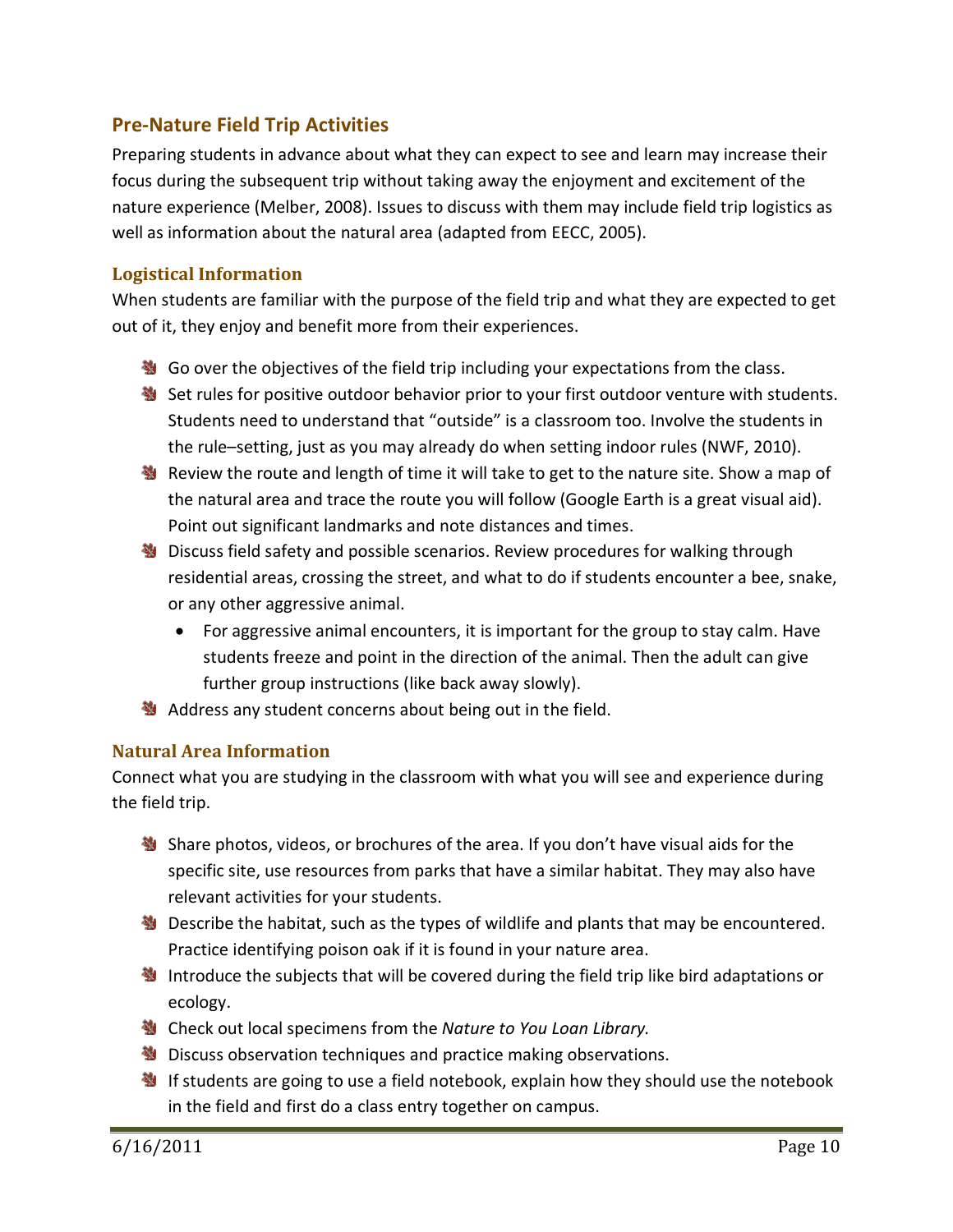## **Post‐Nature Field Trip Activities**

Appropriate post‐nature field trip activities will help reinforce content and provide students with additional opportunities for exploring topics of interest. These activities do not need to be complex to be effective (Melber, 2008).

- Lead a group discussion centered on students' experiences and questions from the field trip. Guiding questions may include: What image do you remember most? What did you like the best? What new thing did we learn? Did you talk to your family or friends about the field trip (EECC, 2008)?
- If the field trip will be repeated by another class, have students write a letter to the next group about what to expect on the trip.
- **N** Ask students to write a story or poem, make a drawing, or compose a song about their experience (Figure 1. Native Animal Poetry).

## *Figure 1. Native Animal Poetry, SDCaN 2010*

## **Native Animal Poetry**

Using a field guide, students choose a native animal to write about. The diamante poem should be structured as follows: First line, write a noun that describes the animal you selected. Second line, write two adjectives that describe how your animal looks. Third line, write three adjectives describing how the animal moves or where it lives. Fourth line, write two nouns that describe how the animal contributes to the ecosystem or how it lives. On the last line, write the name of the animal. For example:

> **Bird** Large, Strong Soaring, Diving, Twisting Predator, Hunter Hawk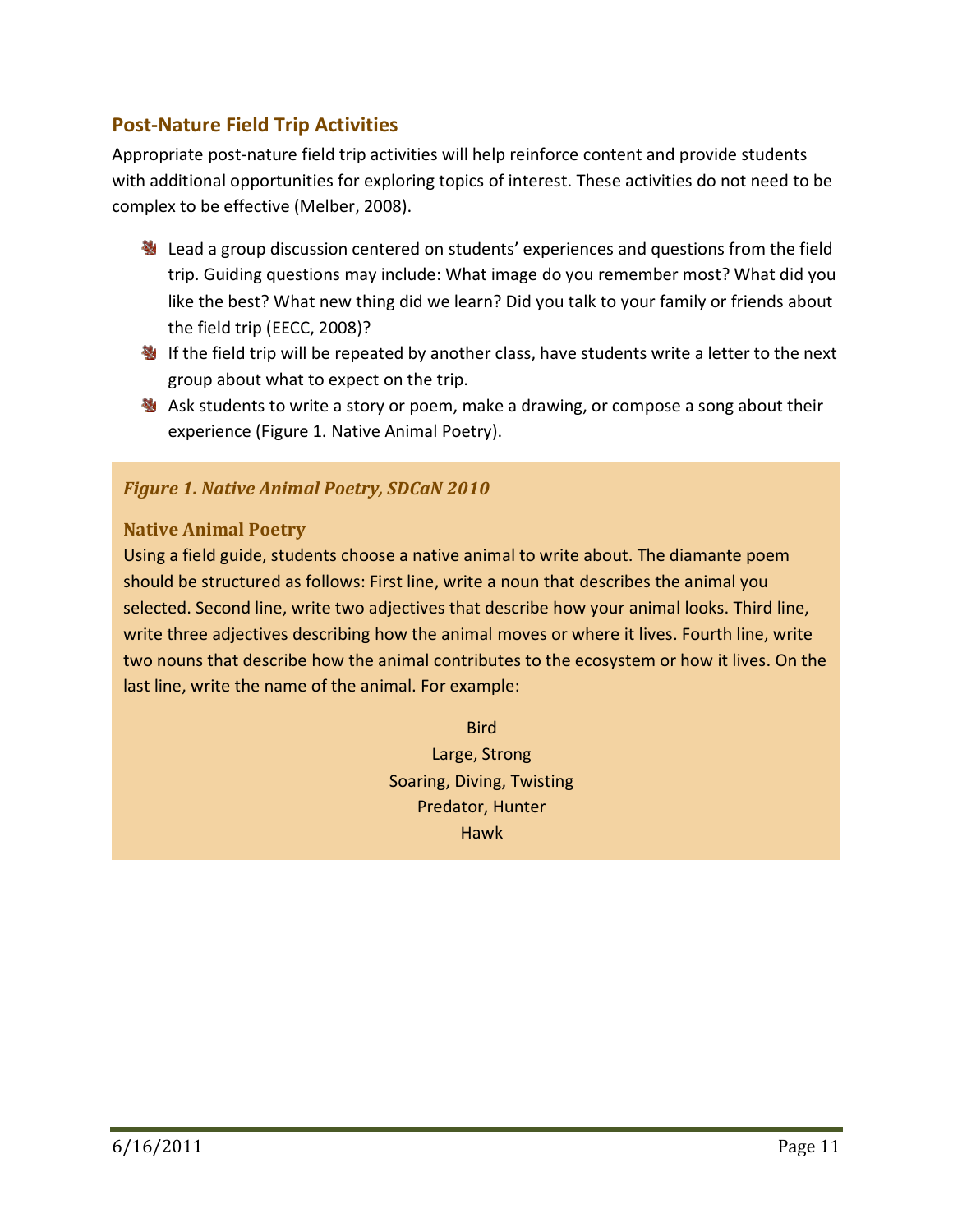## **Nature Field Trip Day**

## **Materials Checklist**

- **Nature educator backpack.**
- **Bring along student and chaperone emergency cards and/or contacts.**
- **Make sure water bottles are packed. If you plan to eat at some point during the field** trip, pack lunches or healthy snacks as well.

## *Figure 2. Field Trip Day Sample Schedule*

**On Campus** (20 min): Bathroom & water break, trip orientation, depart and walk to site **Trail Head** (10 min): Site orientation, rules, describe activities, and divide into groups if possible.

**Trail** (60 min)**:** Spread groups out if possible, explore and conduct activities **Trail Head** (10 min)**:** Regroup, short review of what children discovered and learned **Return to campus** (10 min)

## **Chaperone Meeting**

- **W** Emphasize the importance of staying with students at all times.
- **N** Cover emergency procedures and distribute contact information such as important cellular phone numbers of all the chaperones.
- **W** Review class rules, expectations, and consequences.
- **B** Discuss any health considerations for individual students.
- **Go over details of learning activities, highlighting important concepts or prompts.**
- **If breaking into groups, have chaperones bring a backpack to carry supplies.**
- Specify how everyone should be arranged on the trail. Adults should always position themselves at the front and back of the group to protect children from any unsafe encounters. Other adults should spread out through the group.

## **Trip Orientation**

- Introduce chaperones for the trip and identify their role during the trip.
- **N** Remind students how long the walk will be and review how to walk safely through the neighborhood (when crossing the street, an adult should always be at the front and rear of the group).
- Remind students to leave valuables behind. The field isn't a good place for electronics and toys because they may be lost or damaged.
- **W** Last chance to use the restroom before departure.
- **Notable 15 appropriate, provide nametags for students and adults. This will help chaperones** considerably when addressing children in the field.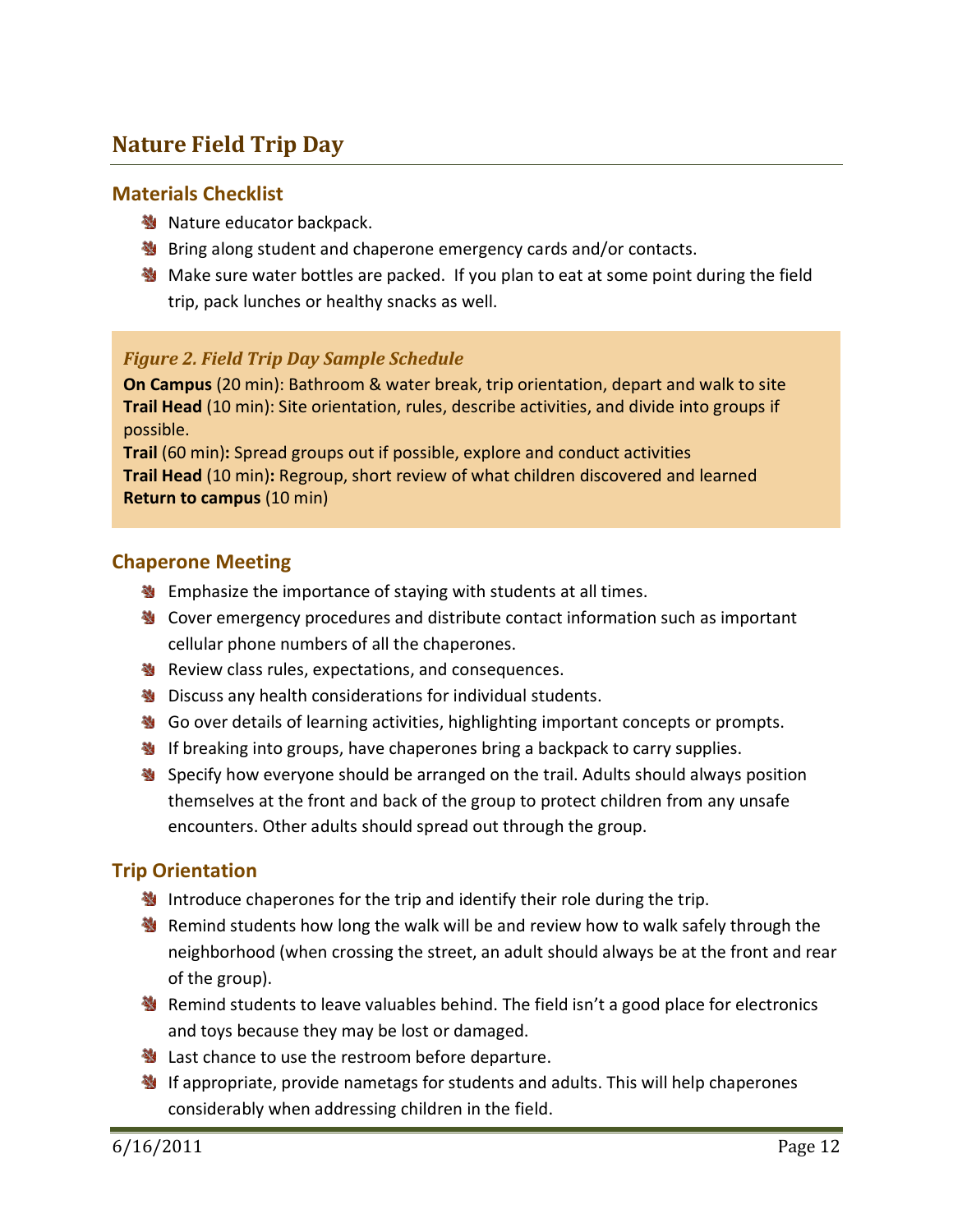## **Site Orientation**

At the trail head, welcome students to the natural area and give them a brief overview of the site. Make group announcements at this spot including Safety and Trail Etiquette before dividing students into groups (if applicable).

## **Safety**

- An adult should always be at the lead and tail of the group.
- **Depending on the trail, students may walk together as a group, in pairs or single file.** Practice key words or signals for when the arrangements need to change.
- **N** Review what to do when you encounter a bee, snake, or even an aggressive dog. Freeze and point at the animal, then carefully walk backwards away from the animal.
- **W** Review plant safety. Be mindful of where you step, keeping an eye out for Cactus and Poison Oak. Never eat anything unless instructed by a naturalist that it is safe.
- If the group is removing trash from natural areas, be aware of items such as broken glass or sharp metal.
- **&** Review expectations for student behavior.

## **Trail Etiquette**

- **も Stay on the trail.**
- **N** Leave what you find for future visitors.
- Respect the plants and animals by treating them gently.
- **V** The quieter you are, the more likely you are to see wildlife.
- **N** If appropriate, pack out trash found on the trail.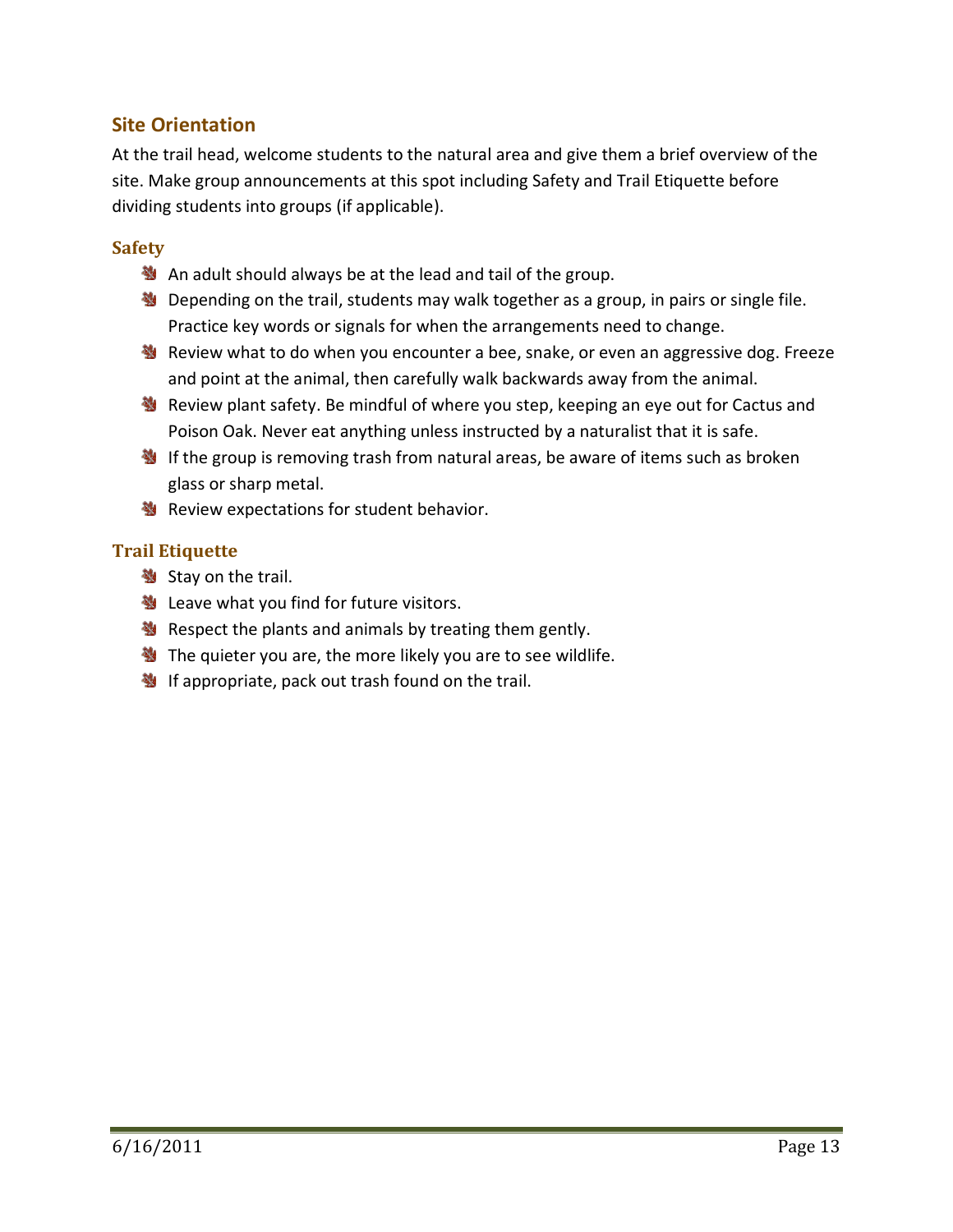## **Teaching on the Trail**

Keep the following suggestions in mind to ensure successful, worthwhile lessons and experiences with students in the outdoor site (NWF, 2010):

**Use keys points along the trail to conduct specific activities.** Not only does this break up the trip, but it also helps students to focus on specific features of the natural area.

**Positioning.** Keep the sun in your eyes (out of students' eyes), the wind at your back (so your voice carries to your students), and stand in the center of a circle or line of students when sharing (so all can see).

**Be a positive role model.** Show enthusiasm, excitement, and a positive attitude in all that you do. Make sure your students can hear this in your tone of voice and can see it in your body language. Create a sense of adventure or mystery. Enjoy what your students find; look at what they are showing you and share these discoveries with the whole group.

**Allow students the opportunity to explore their surroundings.** To be safe, comfortable, and excited about learning in the outdoors, students need time to explore the areas in which they will be learning. Many of today's children do not have the opportunity to explore outdoor areas and need the opportunity to adjust. Emphasize observation. By using all of their senses,

students can learn more about the things they investigate.

**Learn to use "teachable moments."** Nature's lessons will often be more compelling than the task at hand. Be flexible and remember that in the natural world, everything is connected to everything else. Let students experience nature in the moment and then link that moment back to your lesson.

**Become a "guide", "explorer" and "learner."** You do not/should not/could not know everything about nature! Don't let a lack of knowledge slow you down. Create an atmosphere of investigation and share your excitement about learning new things. If you are excited about learning, then your students will be excited as well! Telling a student "I don't know, but let's look it up!" is a great way to encourage students to guide their own learning.

**Ask guiding questions.** Avoid giving direct answers to student questions. Help students discover the answers on their own. If a student wants to know the name of something, ask him or her questions such as "How large is it?" "Where does it live?" or "How do you think it avoids predators?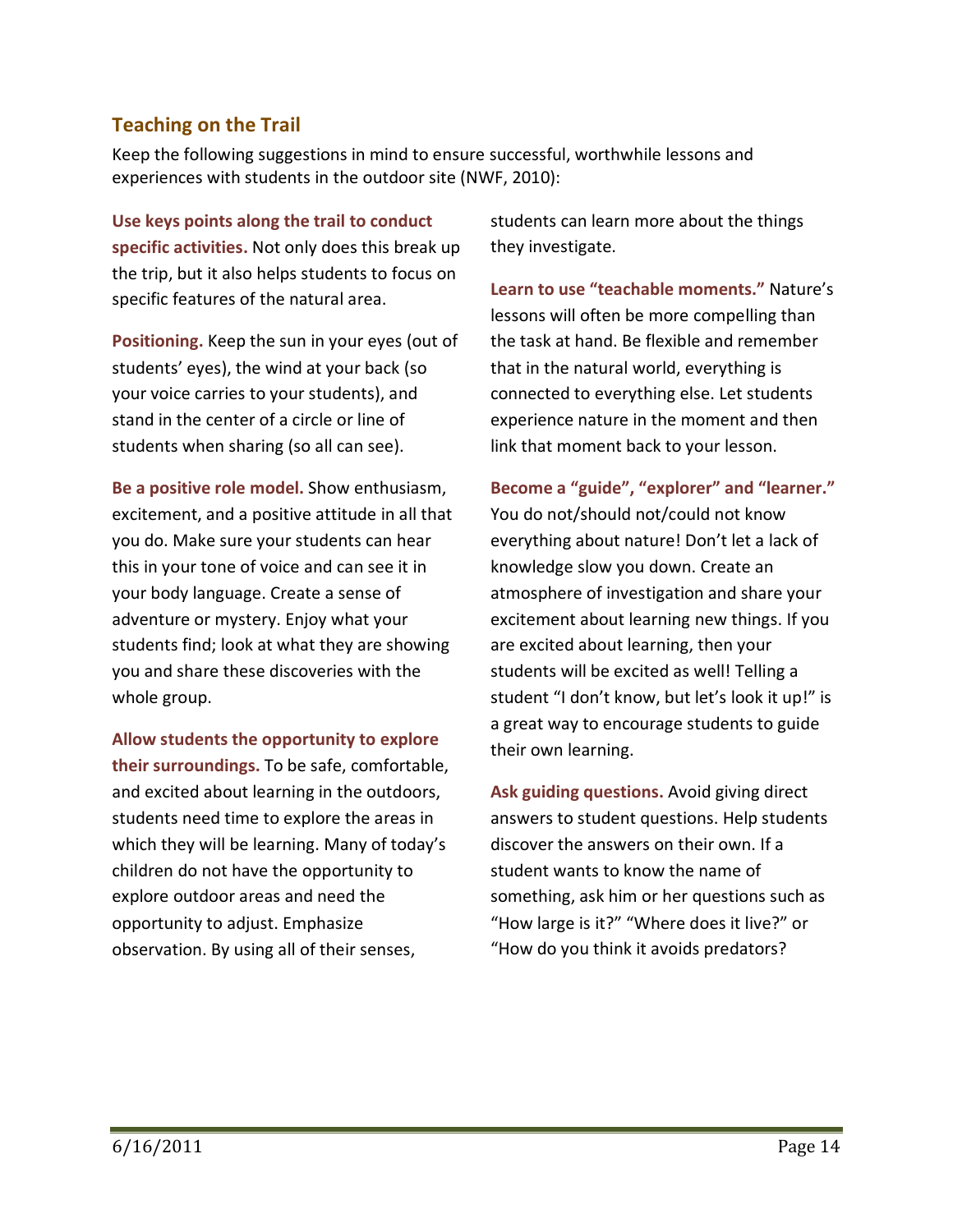## **After the Nature Visit**

## **Conduct Post‐Nature Field Trip Activities**

## **Student evaluation**

By reviewing the field-trip topics, you will be able to evaluate to what extent the field trip facilitated learning, and if the experience‐based learning was successful in teaching the desired subject material.

A questionnaire asking your students for feedback on their field‐trip experience will also be useful to you.

The following questions could be helpful in creating a student evaluation:

- What is the most important idea or lesson you learned during the field trip?
- **业** What are the differences you noticed between the plants you observed in the field-trip site, and the plants you see at school or at home?
- **Now Why is wildlife important to us?**
- **W** Draw a picture of the nature area you visited today.
- **N** Do you think it is important to protect the native plants and animals living in the site? Why?
- **N** How can you help protect the site?
- **W** Would you like to return to the site someday?

## **Educator Evaluation**

- What was the educational value of the field trip?
- **N**Were the planned objectives met?
- What activities engaged the students?
- **U** Did you have enough time for all of the activities?
- **W** Was there adequate supervision from the educator(s) and the chaperone(s)?
- What can be changed or adapted to make a future field trip better?
- **Net topics or aspects should you remember to emphasize on future field trips?**
- What problems arose and how can you plan for or avoid them next time?
- What other general improvements can be made to make the field trip better?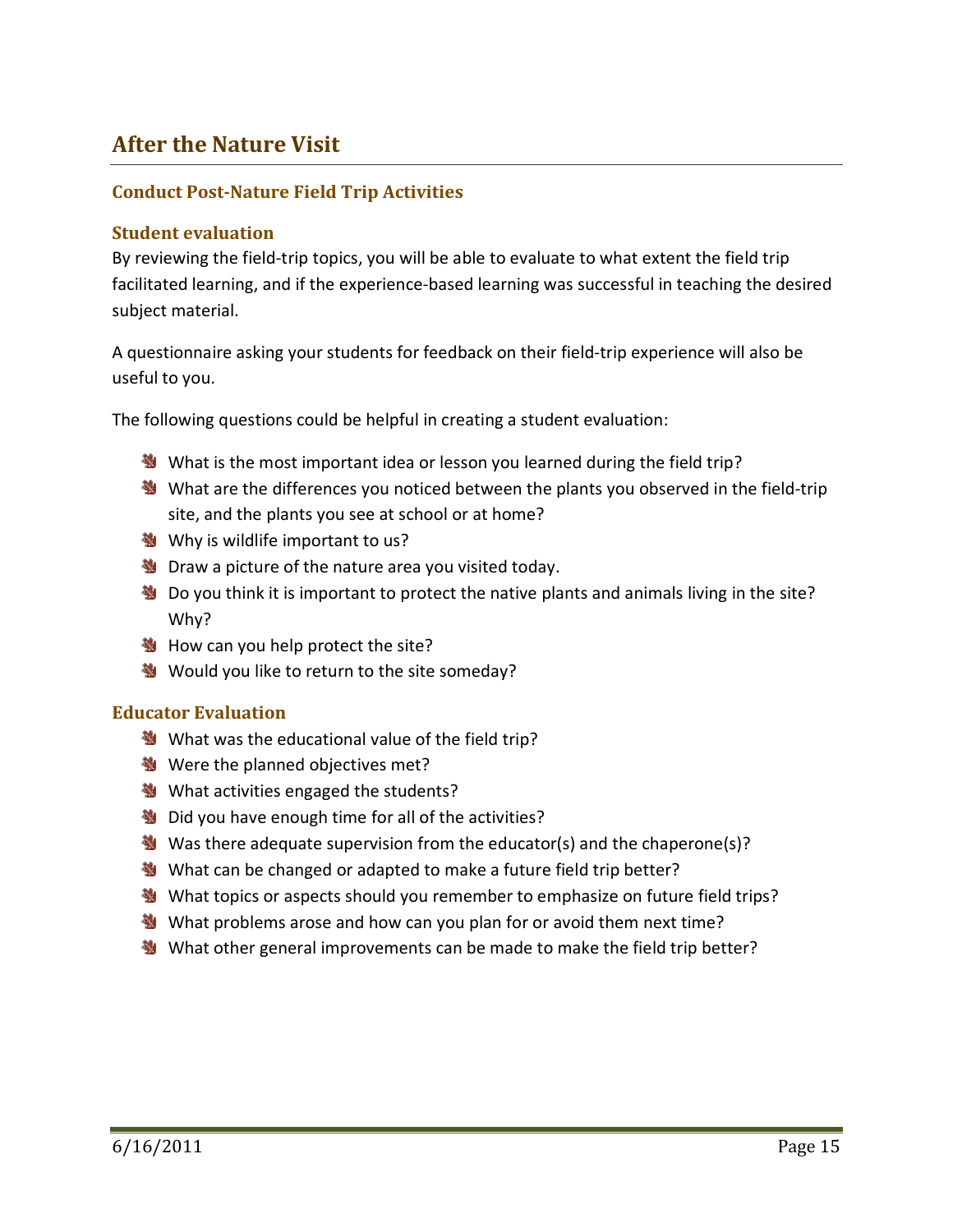## **Local Resources**

## **Nature Areas**

#### **San Diego Children and Nature Collaborative**

*Searchable database of youth centered organizations and nature areas.* www.sdchildrenandnature.org

## **Naturalist Guides**

#### **Local Point of View Tours**

*Naturalists for hire to lead nature walks in your nature area.* Contact: (619) 537‐9286 www.localpointofview.com

## **San Diego Canyonlands**

*Canyon volunteer groups throughout the county that may be to lead a walk.* Contact: (619) 284‐9399 www.sdcanyonlands.org

#### **San Diego Natural History Museum, Canyoneers**

*Volunteer naturalists offer one‐hour nature walks at select locations throughout San Diego County.*  Contact: (619) 255‐0210 www.sdnhm.org/education/teachers

## **Field Trip Curriculum and Activities**

**Catalog of Ecologically and Educationally Significant Sites** Environmental Education Council of the Californias http://eecc.net/binders/index.php

#### **Informal Learning and Field Trips** Melber, Leah. 2008**.** Thousand Oaks, CA: Corwin Press.

#### **Opening the World through Journaling: Integrating art, science, and language arts**

California Native Plant Society www.cnps.org/cnps/education/curriculum

#### **Sharing Nature with Children**

Cornell, Joseph. 1988. Nevada City, CA: DAWN Publications.

## **Local Habitat Related Resources**

#### **Conserving San Diego's Habitats**

San Diego Zoo *Reader for grades 6–12 about San Diego's diverse habitats.* www.sandiegozoo.org/education/habitats\_boo klet\_2010.pdf

## **Nature Bytes Video**

Naturesway Productions *Online video footage of local wildlife and habitats.* naturebytesvideo.com

## **Nature to You Loan Program**

San Diego Natural History Museum *Thousands of biologic and geologic specimens for loan.* www.sdnhm.org/education/naturetoyou

## **REI Gear Bank**

*Rent binoculars and other gear for free.* 2015 Birch Road, Suite 150, Chula Vista, CA 91915 Tel: (619) 591‐4924

## **San Diego Master Gardeners**

*Assistance in planning and maintaining native plant gardens and schoolyard habitats.* www.mastergardenerssandiego.org

## **References**

**Schoolyard Habitats: A how‐to guide** National Wildlife Federation http://www.nwf.org

## **Parks for Everyone: Green access for San Diego County**

San Diego Foundation and the City Project http://www.sdfoundation.org/Portals/0/Newsr oom/PDF/Reports/parkforeveryone\_finalsm.pdf